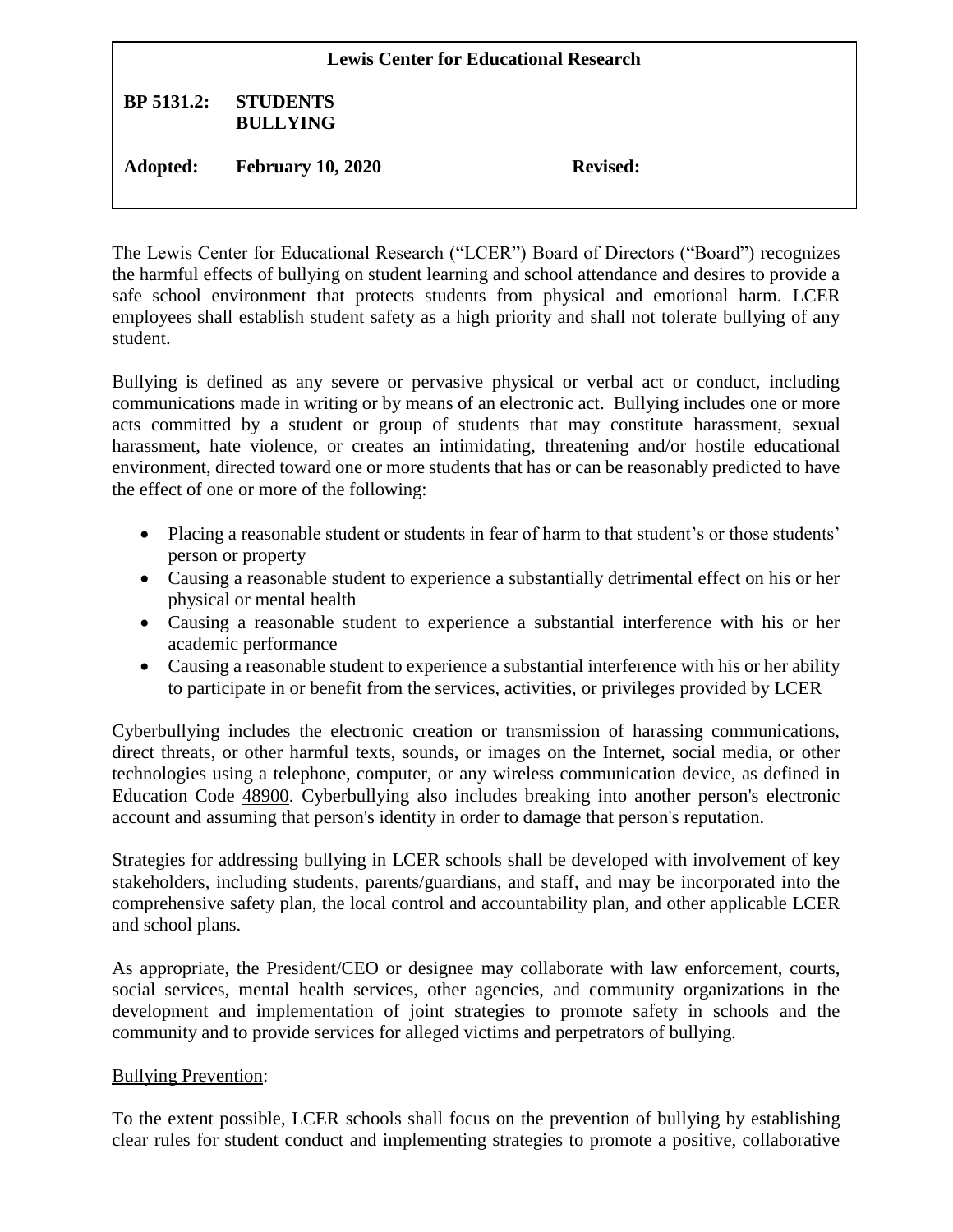school climate. Students shall be informed, through student handbooks and other appropriate means, of LCER and school rules related to bullying, mechanisms available for reporting incidents or threats, and the consequences for engaging in bullying.

As appropriate, the LCER shall provide students with instruction, in the classroom or other educational settings, that promotes social-emotional learning, effective communication and conflict resolution skills, character/values education, respect for cultural and individual differences, self-esteem development, assertiveness skills, and appropriate online behavior.

Such instruction shall also educate students about the negative impact of bullying, discrimination, intimidation, and harassment based on actual or perceived immigration status, religious beliefs and customs, or any other individual bias or prejudice.

The President/CEO or designee shall provide training to teachers and other school staff to raise their awareness about the legal obligation of the LCER and its employees to prevent discrimination, harassment, intimidation, and bullying of LCER students. Such training shall be designed to provide staff with the skills to:

- Discuss the diversity of the student body and school community, including their varying immigration experiences
- Discuss bullying prevention strategies with students, and teach students to recognize the behavior and characteristics of bullying perpetrators and victims
- Identify the signs of bullying or harassing behavior
- Take immediate corrective action when bullying is observed
- Report incidents to the appropriate authorities, including law enforcement in instances of criminal behavior

Based on an assessment of bullying incidents at school, the President/CEO or designee may increase supervision and security in areas where bullying most often occurs, such as classrooms, playgrounds, hallways, restrooms, and cafeterias.

## Intervention:

Students are encouraged to notify school staff when they are being bullied or suspect that another student is being victimized. In addition, the President/CEO or designee shall develop means for students to report threats or incidents confidentially and anonymously.

School staff who witness an act of bullying shall immediately intervene to stop the incident when it is safe to do so.

When appropriate based on the severity or pervasiveness of the bullying, the President/CEO or designee shall notify the parents/guardians of victims and perpetrators and may contact law enforcement.

The President/CEO or designee, principal, or principal's designee may refer a victim, witness, perpetrator, or other student affected by an act of bullying to a school counselor, school psychologist, social worker, child welfare attendance personnel, school nurse, or other school